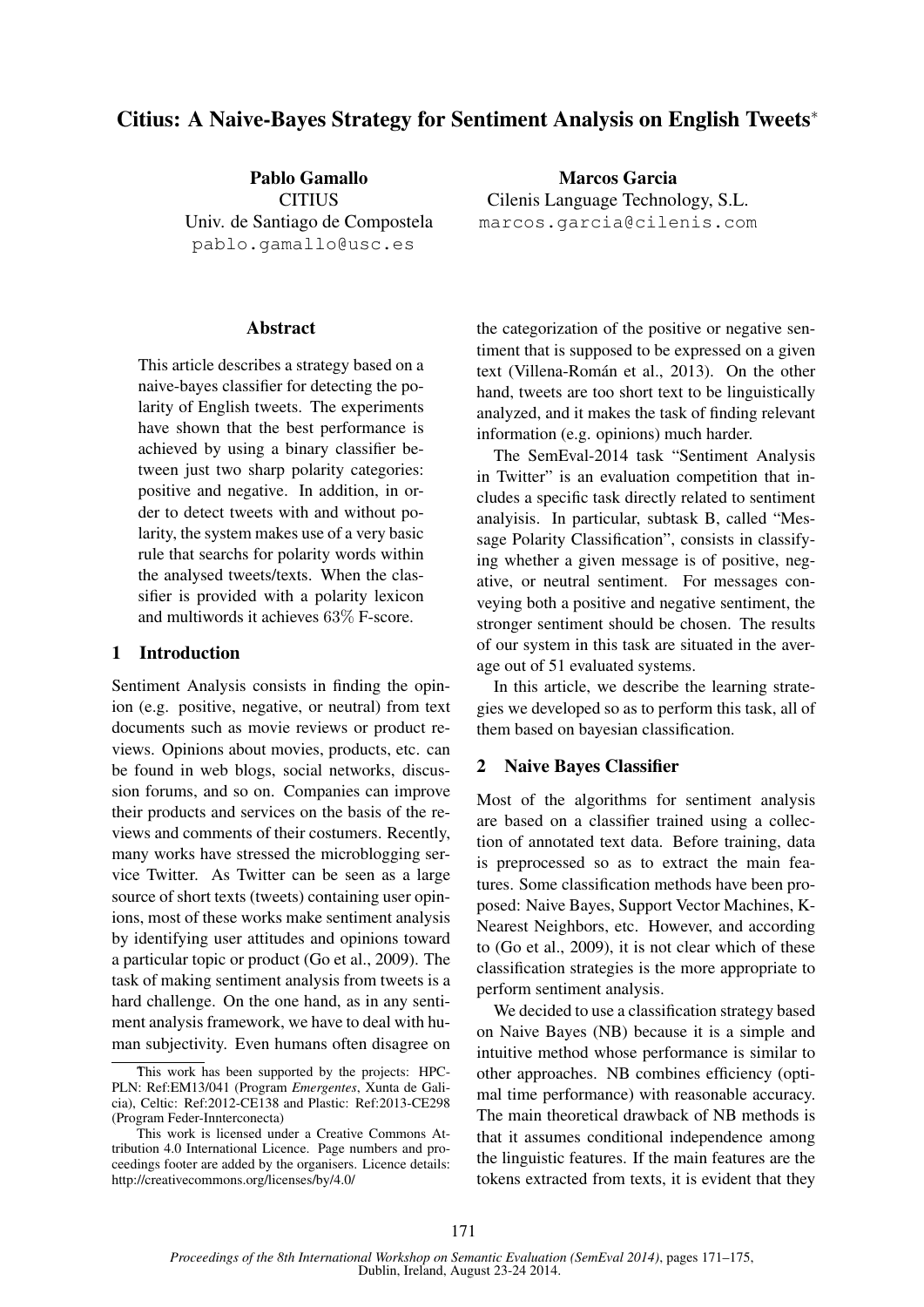cannot be considered as independent, since words co-occuring in a text are somehow linked by different types of syntactic and semantic dependencies. However, even if NB produces an oversimplified model, its classification decisions are surprinsingly accurate (Manning et al., 2008).

### 2.1 Strategy

Two different naive bayes classifiers have been built, according to two different strategies:

- Baseline This is a naive bayes classifier that learns from the original training corpus how to classify the three categories found in the corpus: Positive, Negative, and Neutral. So, no modification has been introduced in the training corpus.
- Binary The second classifier was trained on a simplified training corpus and makes use of a polarity lexicon. The corpus was simplified since only positive and negative tweets were considered. Neutral tweets were not taken into account. As a result, a basic binary (or boolean) classifier which only identifies both Positive and Negative tweets was trained. In order to detect tweets without polarity (or Neutral), the following basic rule is used: if the tweet contains at least one word that is also found in the polarity lexicon, then the tweet has some degree of polarity. Othewise, the tweet has no polarity at all and is classified as Neutral. The binary classifier is actually suited to specify the basic polarity between positive and negative, reaching a precision of more than 80% in a corpus with just these two categories.

## 3 Preprocessing

As we will describe in the next section, the main features of the model are lemmas extracted using lemmatization. Given that the language of microblogging requires a special treatment, we propose a pre-processing task to correct and normalize the tweets before lemmatizing them.

The main preprocessing tasks we considered are the following:

- removing urls, references to usernames, and hashtags
- reduction of replicated characters (e.g. *looooveeee* → *love*)

• identifying emoticons and interjections and replacing them with polarity or sentiment expressions (e.g. :-)  $\rightarrow$  *good*)

# 4 Features

The features considered by the classifier are lemmas, multiwords, polarity lexicons, and valence shifters.

## 4.1 Lemmas (UL)

To characterise the main features underlying the classifier, we make use of unigrams of lemmas instead of tokens to minimize the problems derived from the sparse distribution of words. Moreover, only lemmas belonging to lexical categories are selected as features, namely nouns, verbs, adjectives, and adverbs. So, grammatical words, such as determiners, conjunctions, and prepositions are removed from the model.

To configure the feature representation, the frequency of each selected lemma in a tweet is stored.

#### 4.2 Multiwords (MW)

There is no agreement on which is the best option for sentiment analysis (unigrams, bigrams, ...). In (Pak and Paroubek, 2010), the best performance is achieved with bigrams, while (Go et al., 2009) show that the better results are reached with unigrams. An alternative option is to make use of a selected set of n-grams (or multiwords) identified by means of regular patterns of PoS tags. Multiword expressions identified by means of PoS tags patterns can be conceived as linguistically motivated terms, since most of them are pairs of words linked by syntactic dependencies.

So, in addition to unigrams of lemmas, we also consider multiwords extracted by an algorithm based on patterns of PoS tags. In particular, we used the following set of patterns:

- NOUN-ADJ
- NOUN-NOUN
- ADJ-NOUN
- NOUN-PRP-NOUN
- VERB-NOUN
- VERB-PRP-NOUN

The instances of bigrams and trigrams extracted with these patterns ared added to the unigrams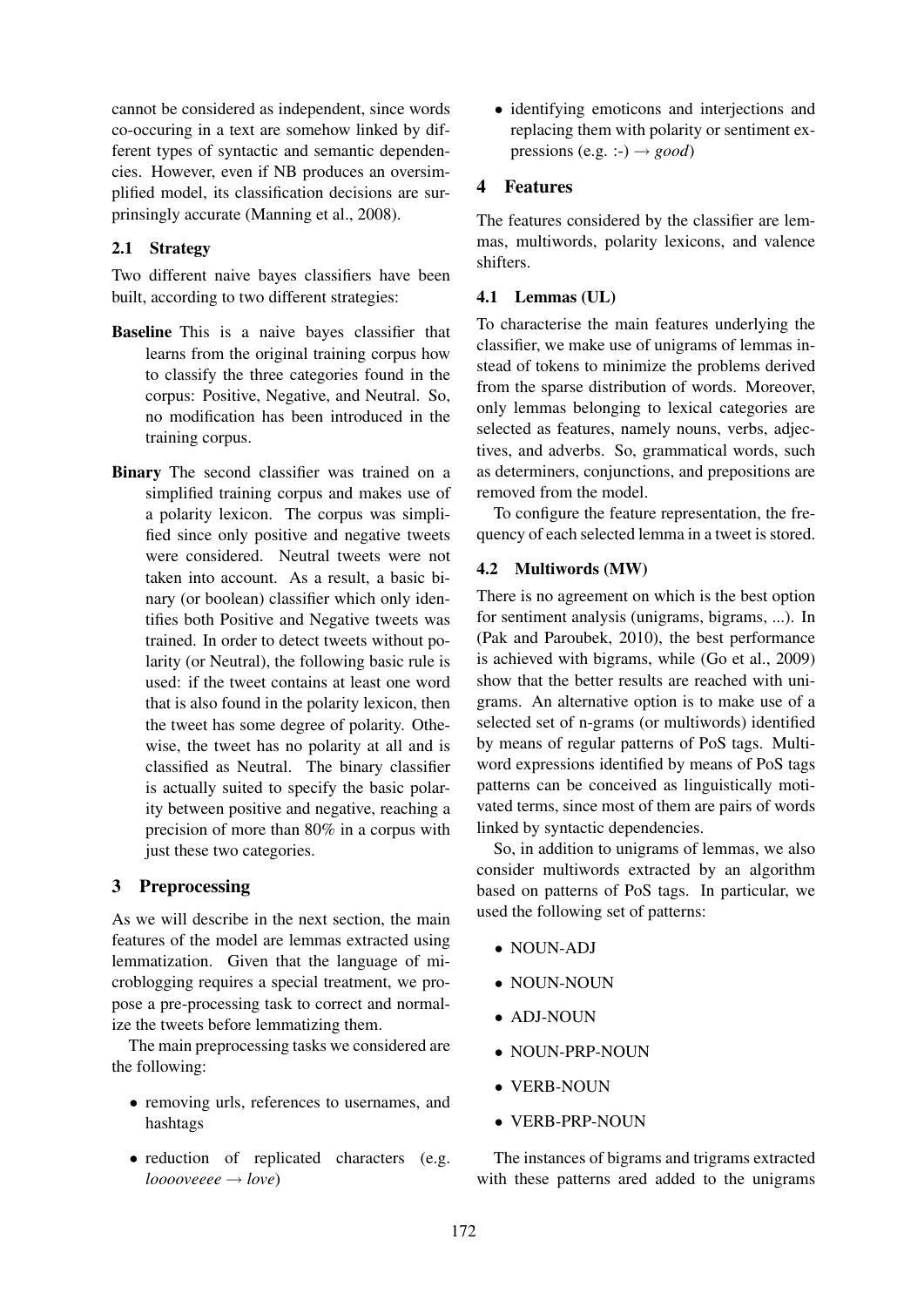to build the language model. Multiword extraction was performed using our tool *GaleXtra*<sup>1</sup> , released under GPL license and described in (Mario Barcala and Eva Domínguez and Pablo Gamallo and Marisol López and Eduardo Moscoso and Guillermo Rojo and Paula Santalla and Susana Sotelo, 2007).

### 4.3 Polarity Lexicon (LEX)

We have built a polarity lexicon with both *Positive* and *Negative* entries from different sources:

- AFINN-111<sup>2</sup> contains 2,477 word forms, which were lemmatized and converted into 1, 520, positive and negative lemmas.
- Hedonometer<sup>3</sup> contains about  $10,000$  frequent words extracted from tweets which were classified as expressing some degree of hapiness (Dodds et al., 2011). We selected the 300 most positive lemmas from the initial list.
- Hu&Liu list (Liu et al., 2005) contains over 6, 800 words out of which 5 positive and negative lemmas were selected 5, 695.
- Sentiwordnet-3.0 (Baccianella et al., 2010) contains more than 100, 000 entries. We selected a subset of 6, 600 positive and negative lemmas with the highest polarity values.
- Finally, we have built a polarity lexicon with 10, 850 entries by merging the previous ones.

The final polarity lexicon is used in two different ways: on the one hand, it is used to identify neutral tweets, since a tweet is considered as being neutral if it does not contain any lemma appearing in the polarity lexicon. On the other hand, we have built artificial tweets as follows: each entry of the lexicon is converted into an artificial tweet with just one lemma inheriting the polarity (positive or negative) from the lexicon. The frequency of the word in each new tweet is the average frequency of lemmas in the training corpus. These artificial tweets will be taken into account for training the classifiers.

# 4.4 Valence Shifters (VS)

We take into account negative words that can shift the polarity of specific lemmas in a tweet. In the presented work, we will make use of only those valence shifters that reverse the sentiment of words, namely *negations*. The strategy to identify the scope of negations relies on the PoS tags of the negative word as well as of those words appearing to its right in the sequence. The algorithm is as follows:

Whenever a negative word is found, its PoS tag is considered and, according to its syntactic properties, we search for a polarity word (noun, verb, or adjective) within a window of 2 words after the negation. If a polarity word is found and is syntactically linked to the negative word, then its polarity is reversed. For instance, if the negation word is the adverb "not", the system only reverses the polarity of verbs or adjectives appearing to its right. Nouns are not syntactically linked to this adverb. By contrast, if the negation is the determiner "no" or "none", only the polarity of nouns can be reversed. Our strategy to deal with negation scope is not so basic as those described in (Yang, 2008) and (Anta et al., 2013), which are just based on a rigid window after the negation word: 1 and 3 words, respectively.

## 5 Experiments and Evaluation

#### 5.1 Training corpus

In our preliminary experiments we have used the training dataset of tweets provided by SemEval-2014 organization (tweeti-b.dist.tsv). This set contains 6, 408 tweets, which were tagged with the following polarity values: Positive, Negative, Neutral, Objective, and Neutral-or-Objective. In order to fill the requirements of the task, we transformed Neutral, Objective, and Natural-or-Objective into a single tag: Neutral. In addition, we also used a selection of annotated tweets (namely 5, 050 positive and negative ones), which were compiled from an external source (Narr et al., 2012). Using the terminology provided by the organizers of SemEval-2014, we call "constrained" the systems trained with only the dataset provided by the organization and "unconstrained" the systems trained with both datasets.

## 5.2 Evaluated classifiers

We have implemented and evaluated several classifiers by making use of the two strategies de-

<sup>1</sup>http://gramatica.usc.es/\˜gamallo/ gale-extra/index.htm

 $<sup>2</sup>$ http://arxiv.org/abs/1103.2903</sup>

<sup>3</sup>http://www.hedonometer.org/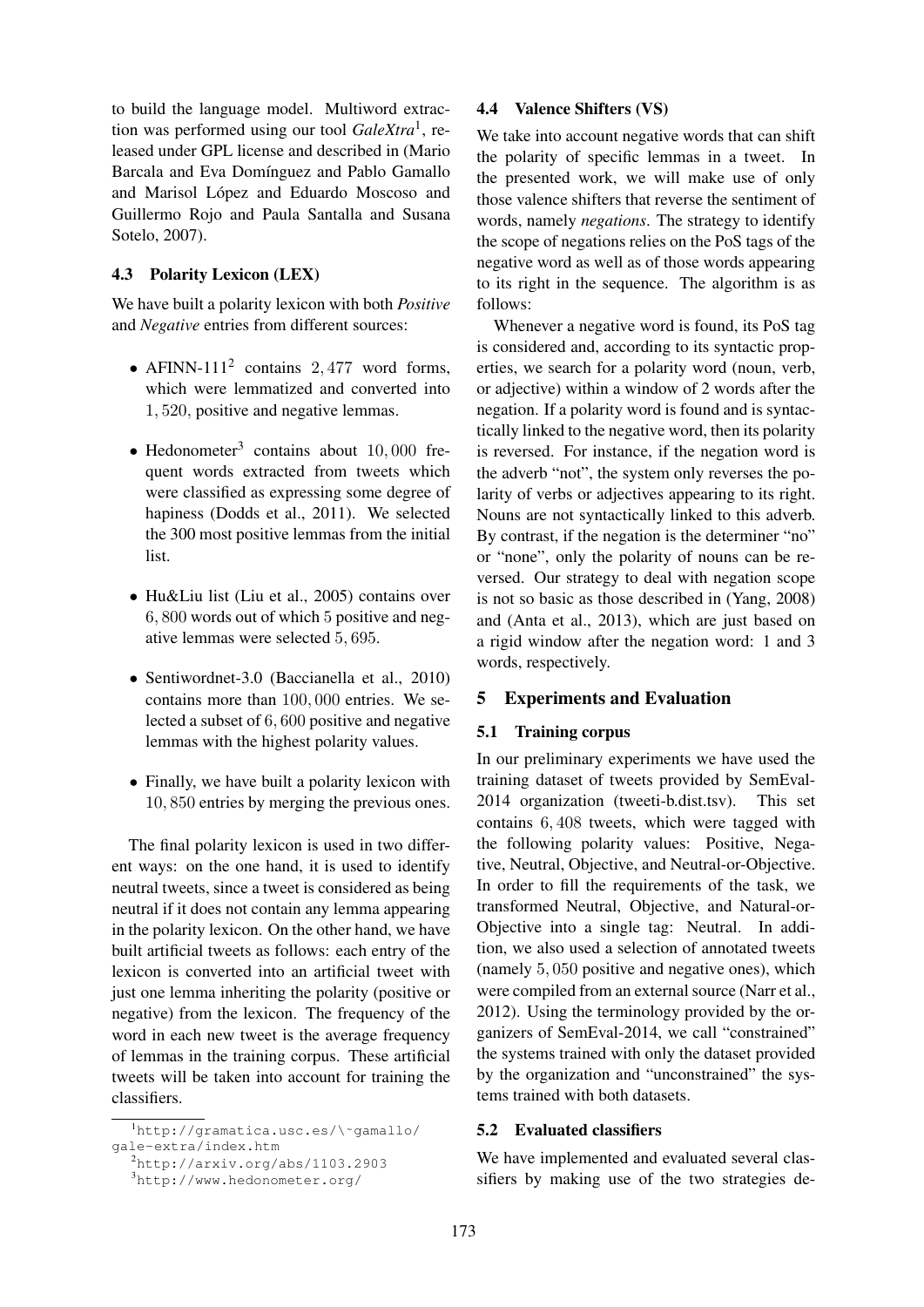scribed in section 2, combined with the features defined in 4. We also distinguished those classifiers trained with only tweeti-b.dist.tsv (constrained systems) from those trained with both internal and external datasets (unconstrained). As a result, we implemented the following classifiers:

- CONSTRAINED-BASELINE: This system was implemented on the basis of the "Baseline" strategy and the following two features: unigrams of lemmas (UL) and valence shifters (VS).
- CONSTRAINED-BASELINE-LEX: This system was implemented on the basis of the "Baseline" strategy and the following three features: unigrams of lemmas (UL), polarity lexicon (LEX), and valence shifters (VS).
- CONSTRAINED-BINARY-LEX: This system was implemented on the basis of the "Baseline" strategy and the following three features: unigrams of lemmas (UL), polarity lexicon (LEX), and valence shifters (VS).
- CONSTRAINED-BINARY-LEX-MW: This system was implemented on the basis of the "Binary" strategy and the following features: unigrams of lemmas (UL), multiwords (MW), polarity lexicon (LEX), and valence shifters (VS).
- UNCONSTRAINED-BINARY-LEX: This system was implemented on the basis of the "Binary" strategy and the following features: unigrams of lemmas (UL), polarity lexicon (LEX), and valence shifters (VS).

#### UNCONSTRAINED-BINARY-LEX-MW:

This system was implemented on the basis of the "Binary" strategy and the following features: unigrams of lemmas (UL), multiwords (MW), polarity lexicon (LEX), and valence shifters (VS).

All the classifers have been implemented with Perl language. They rely on the naive-bayes algorithm and incorporate the preprocessing tasks defined in section 3.

## 5.3 Evaluation

To evaluate the classification performance of these classifiers, we used as test corpus another dataset provided by the organization: tweeti-b.devel.tsv. The results are shown in table 1, where the names of the evaluated systems are in the first column and F-Score in the second one.

| <b>System</b>            | <b>F-score</b> |
|--------------------------|----------------|
| <b>CONSTR-BASE</b>       | .49            |
| <b>CONSTR-BASE-LEX</b>   | .56            |
| <b>CONSTR-BIN-LEX</b>    | .57            |
| <b>CONSTR-BIN-LEX-MW</b> | .61            |
| UNCONSTR-BIN-LEX         | .58            |
| UNCONSTR-BIN-LEX-MW      | .63            |

Table 1: Results of our six systems .

The results show that there is an improvement in performance when the classifiers are implemented with the Binary strategy, when they use a polarity lexicon, and when multiwords are considered as features. The two systems submmited to Semeval competition were those obtained the best scores: CONSTR-BIN-LEX-MW and UNCONSTR-BIN-LEX-MW. The scores obtained by these two systems in the competition are very similar to those obtained in the experiments depicted in Table 1. More precisely, in the Tweets2014 test corpus, the constrained system reached 0.62 F-score while the unconstrained version achieved 0.63. Our best system was ranked as 26th from 53 systems. A Spanish version of this system (Gamallo et al., 2013) also participated in the TASS-2013 competition (Villena-Román et al., 2013), where it was ranked as the 3th best system out of 13 participants.

## 6 Conclusions

We have presented a family of naive-bayes classifiers for detecting the polarity of English tweets. The experiments have shown that the best performance is achieved by using a binary classifier trained to detect just two categories: positive and negative. In order to detect tweets with and without polarity we used a very basic strategy based on searching for polarity lemmas within the text/tweet. If the tweet does not contain at least one lemma also found in an external polarity lexicon, then the tweet has not any polarity and, thereby, is tagged with the Neutral value. The use of both a polarity lexicon and multiwords also improves the results in a significant way. Our system is being used by Cilenis S.L, a company specialised in natural language technology, and being applied to four languages: English, Spanish, Portuguese, and Galician.